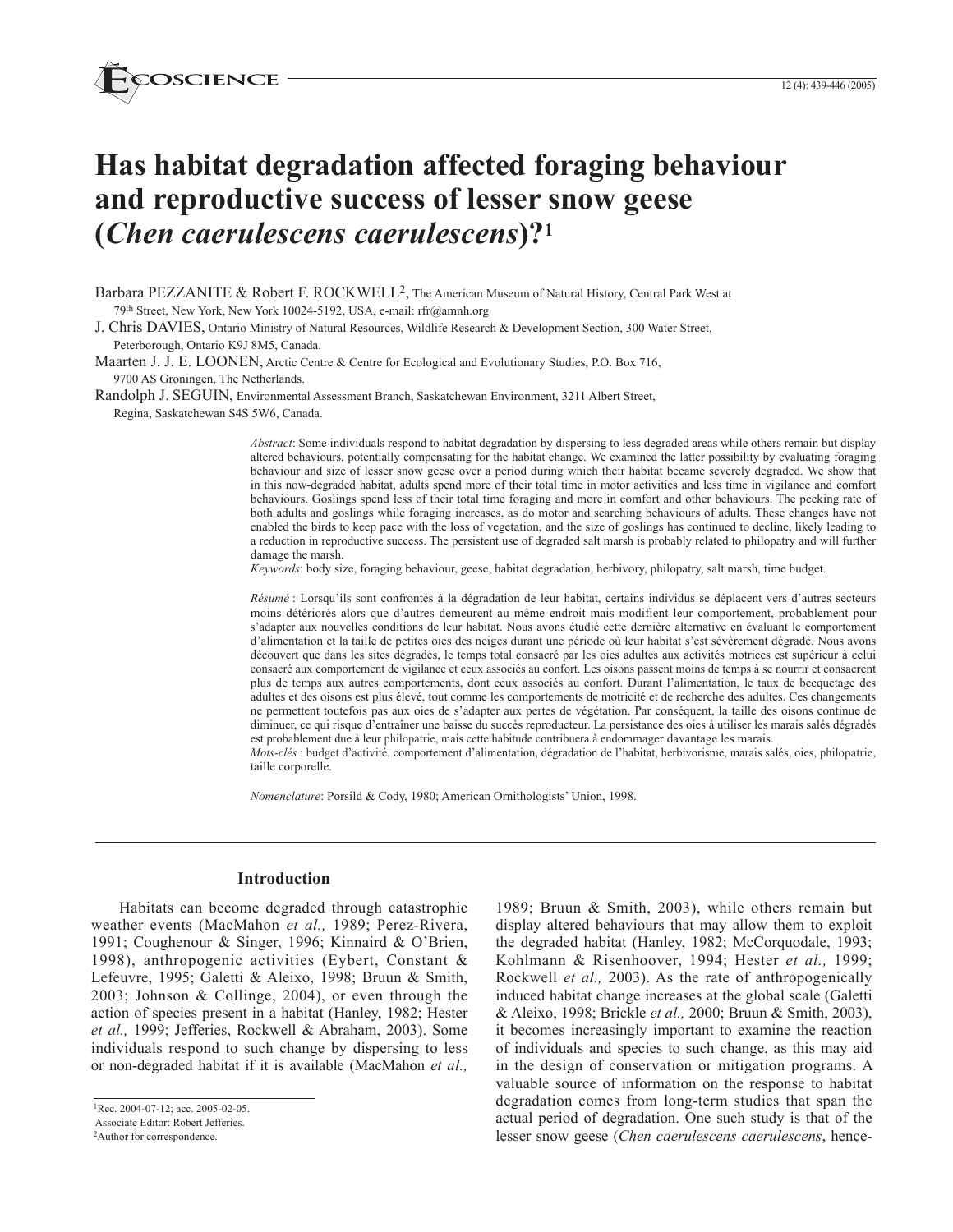forth snow geese) nesting at La Pérouse Bay in northern Manitoba, Canada.

The intertidal salt marsh at La Pérouse Bay has been used for at least the past 50 y by lesser snow geese, both as a nesting and brood-rearing area by local snow geese and as a spring staging area for those nesting further north (Cooke, Rockwell & Lank, 1995). Since 1968, the number of snow geese in the Mid-continent population has increased by approximately 6% annually (Abraham & Jefferies, 1997). Destructive foraging by this ever-increasing number of snow geese initiated processes that have led to increasing degradation of the salt marsh and adjacent habitat at La Pérouse Bay (Jefferies, Rockwell & Abraham, 2003).

This habitat degradation has had a negative impact on the reproductive success of snow geese continuing to rear their broods on the long-used central salt marsh at La Pérouse Bay. Gosling size and mass, gosling survival from hatch to fledging, and juvenile survival have declined, resulting in an overall decrease in reproductive success (Cooch *et al.,* 1991a,b; Francis *et al.,* 1992; Cooch, Rockwell & Brault, 2001). The impacts are doubtless related to difficulties faced by the birds in obtaining adequate food resources during the post-hatch, brood-rearing period (Cooke, Rockwell & Lank, 1995).

Many snow goose families that nest near the traditionally used salt marsh at La Pérouse Bay appear to be meeting the challenge of insufficient forage availability by dispersing to less degraded sites up to 30 km east and southeast of La Pérouse Bay during brood rearing (Cooch *et al.,* 1993; Cooch, Rockwell & Brault, 2001). Body size and survival of goslings in such families are significantly higher than for those that do not disperse. The expectation has been that families would stop using the now-degraded central salt marsh at La Pérouse Bay for brood rearing (Cooch *et al.,* 1993).

Surveys through 2003, however, have shown that although the availability of forage in this salt marsh has continued to decline (Jefferies & Rockwell, 2002), several hundred snow goose families still forage there during the brood-rearing period and the parents of more than 40% of those families have foraged there in 2 or more years (Pezzanite, 2003; R. F. Rockwell, unpubl. data). Two questions are raised by these observations: 1) do the foraging behaviours of families currently using the marsh differ from those of families that foraged there when the marsh was less degraded, perhaps reflecting a compensatory behavioural shift as food resources declined, and 2) are those families that persistently use the degraded marsh obtaining adequate supplies of forage to support gosling growth? We addressed these issues with data on foraging and body size collected from 1980 through 2001.

# **Methods**

Site description and general behavioural methodology

The primary salt marsh traditionally used for broodrearing at La Pérouse Bay is located along the shore of La Pérouse Bay at 58° 43' 17" n, 93° 25' 43" w in the northwest corner of Wapusk National Park, approximately 30 km east of Churchill, Manitoba, Canada. The marsh was originally vegetated by nearly continuous dense swards of grasses (primarily *Puccinellia phryganodes)* and sedges (primarily *Carex subspathacea).* The swards have been replaced by mudflats that are hypersaline in summer and that support remnant, low-density patches of grasses and sedges along with salt-tolerant annual species such as *Salicornia borealis* and *Atriplex glabiscula* (Srivastava & Jefferies, 1996; Jefferies & Rockwell, 2002).

Behavioural data on lesser snow geese using the area during the brood-rearing period were collected over a 20-y period. Observations were made from a 5-m-high observation tower located in the centre of a salt marsh on the western edge of La Pérouse Bay using a standardized behavioural sampling protocol applied to randomly selected individual pairs of geese and their broods (Altmann, 1974; Gregoire & Ankney, 1990; Williams, Loonen & Cooke, 1994; Mulder, Williams & Cooke, 1995). Only data from families with 1-5 goslings were included in the analyses since families of 6 goslings or more usually indicate intra-specific nest parasitism and/or adoption (Lank *et al.,* 1989a,b; Williams, 1994). Identification of gender in adult geese was based on banding records (for banded birds), body size (males are typically larger than females), brooding behaviour (goslings typically only sit with, or under the wing of, the female), or the presence of a brood patch on females (visible for up to approximately 4 weeks post-hatch).

Observations began 1 week after hatch and ended at fledging. Observations were conducted during daylight hours beginning between 0500 and 0700, and ending between 2200 and 2400 Central Daylight Saving Time. Families may have been sampled more than once in behavioural observations, but owing to flock size and observation periods this represents little more than sampling with replacement. Thus, we assume that any departures from strict independence are minor.

## TIME BUDGETS

Data on time budgets for goslings and adults were available for 1980 (considered "past") and 1999 ("recent"). Behavioural data in 1980 were collected in real time, while in 1999 geese were videotaped with a SONY Hi-8 Handycam and behavioural data were extracted while viewing the film after the field season. In both cases, the behavioural state of each adult and gosling being monitored was instantaneously recorded every 10 s for up to 10 min. Behavioural states (*sensu* Altman, 1974) recorded included feeding, head-up and extreme head-up, swimming, walking, preening, stretching, bathing, drinking, sleeping, attacking or threatening other geese, and engaging in social interactions (usually intra-brood). Behaviours were then categorized as feeding (while walking, standing, or sitting), comfort (bathing, preening, stretching, resting, social), motor (swimming, running or walking, each while not feeding), and vigilant (head-up or extreme head-up, each while not walking) (Williams, Loonen & Cooke, 1994). Owing to the rarity of some behavioural states in goslings, vigilance and motor categories were combined, although the bulk of the samples involved motor activities.

The proportion of instantaneous samples spent in each of the categories was calculated for each individual, provid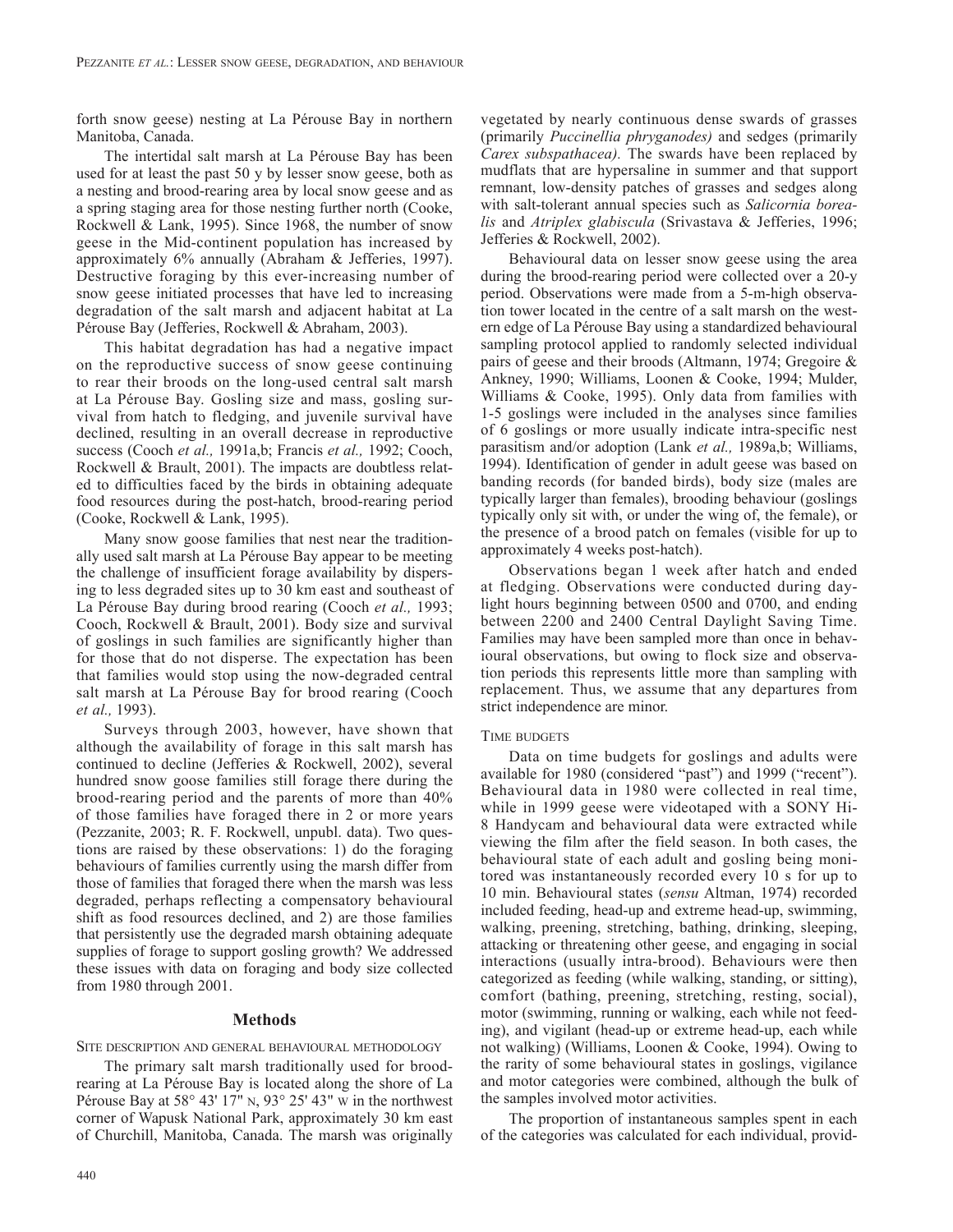ing an estimate of the relative amount of time spent in each behavioural state (Altman, 1974). Owing to well-documented differences in brood-rearing behaviours of adult females and males (Lazarus & Inglis, 1978; Lessells, 1987; Sedinger & Raveling, 1990), data for adult females and males were evaluated separately.

Evaluations of annual changes in behaviour must take into account differences in hatch dates from year to year, since differences in the ages of goslings at the time of observations and differences in the number of days (or weeks) from hatch for adults may affect behavioural responses. "Gosling age class" designations were assigned to the behavioural observations of both goslings and adults throughout the brood-rearing period. Given the hatching synchrony of snow geese at La Pérouse Bay (Cooke, Rockwell & Lank, 1995), the designations were based on 1-week intervals from mean hatch for a given year. Observations made within 1 week of mean hatch were considered to be in age class 1, those made during the next week were in age class 2, and so on. Since each year's mean hatch date was used as a point of reference, this relative age designation controls the time budget data for any annual differences in mean hatch date. Gosling age class is a surrogate for age of goslings and a measure of how far into brood rearing observations were made for adults.

# Foraging behaviour

Additional observations were made to determine if finer details of foraging behaviour (*i.e.,* pecking and movement while feeding) may have changed in consort with habitat loss. Observations prior to 1999 were collected in real time, but in 1999 and 2000 geese were videotaped and data was extracted from the films after the field season. Observations of an individual began when it assumed a head-down posture and took its first peck and ended either at the end of 10 min, when the bird stopped foraging, when the bird went out of visual range, or when a disturbance occurred [*e.g.,* a polar bear (*Ursus maritimus*) walked into the area]. Total observation time, number of steps taken while feeding (standardized to steps per minute), and the number of pecks taken in 10 s were recorded. Ancillary studies indicated that number of steps taken while feeding and pecking rates estimated from real-time observations did not differ from those estimated using normal-speed playback of filmed behaviours. As in the time budget evaluation, gosling age classes were assigned to observations of the geese to adjust for differences in annual mean hatch dates.

Data for adults were available from 1985, 1999, and 2000 and gosling age classes 2 to 4. Preliminary analyses showed no difference in pecking or step rates between females or males in 1999 and 2000, and those data were pooled into a "recent" year class with data from 1985 representing a "past" year class. For the same reasons noted above, the behaviours of females and males were evaluated separately. Data for goslings were available from 1984, 1985, 1988, 1989, 1999, and 2000 and gosling age classes 3 and 4. Preliminary analyses showed no significant difference in pecking or step rates among the four early years or the two late years and data were pooled within each to form "past" and "recent" year classes.

# Gosling Size and Mass

Goslings using the intertidal marsh at La Pérouse Bay were measured during banding operations using procedures given in Dzubin and Cooch (1992). Measurements of size (tarsus and culmen) and mass were available from 1980, 1984 and 1985, 1988 to 1990, and 1998 to 2000. Size and mass are related to age in growing animals like snow geese goslings. Since hatching date varies annually more than the date of banding and measurement (which is logistically constrained), annual differences in gosling size could reflect annual differences in age. Because we did not know the ages of the goslings measured in this study, we used the length of the 9th primary as a covariate to adjust for annual variation in gosling age when evaluating whether size and mass changed as a function of year, as suggested by Lesage and Gauthier (1998). Adjusting gosling size or mass for annual variation in gosling age in this way, however, assumes that the relationship between size and age (or a surrogate such as 9th primary length) does not change across years (Cooch, Dzubin & Rockwell, 1999). We tested this assumption explicitly in our analyses.

# DATA ANALYSES

We followed a pluralistic approach to analyses, as recommended by Scheiner (2004), in which both Neyman-Pearson (NP) methods (*e.g.,* ANOVA) and Information Theoretic (IT) methods (*e.g.,* AIC) were used to provide evidence in support of answers to biological questions specified prior to the analyses. We were interested in assessing the extent of differences in the behaviours exhibited by adults and goslings and in gosling size over the 15- to 20-y period during which their foraging habitat became degraded (hereafter the "time effect"). As explained above, we reduced the likelihood that any such effect would simply reflect differences in annual phenology by referencing the data to yearly hatching date using the variable gosling age class. However, since general behavioural patterns could change as the season proceeds past hatch and thereby influence the extent of any difference over years, we also assessed the dependency of the time effect on the reference variable.

We based our NP analyses of these issues on the saturated model involving time (T), gosling age class (G), and their interaction  $(T \times G)$ . We tested for the presence of any effects of these three model sources with MANOVA (time budgets), ANOVA (pecking rates and feeding bout steps), and ANCOVA (body size and mass) and present the relevant test statistics and their associated probabilities rather than arbitrary designations of significance (Mayo, 2004). PROC GLM from SAS® 8.02 (SAS Institute, 2001) was used for these analyses.

In our IT analyses of whether behaviours or gosling size changed over the period associated with habitat degradation, we assessed four *a priori* competing models involving time and gosling age class  $(T + G + TxG, T + G, T$  and G) following Williams, Nichols, and Conroy (2002). AICc values (AIC modified for sample size and parameter number), differences in AICc between all models and the one with minimum AICc  $(\Delta_i)$ , and model weights  $(w_i)$  were computed according to Burnham and Anderson (2002) from residual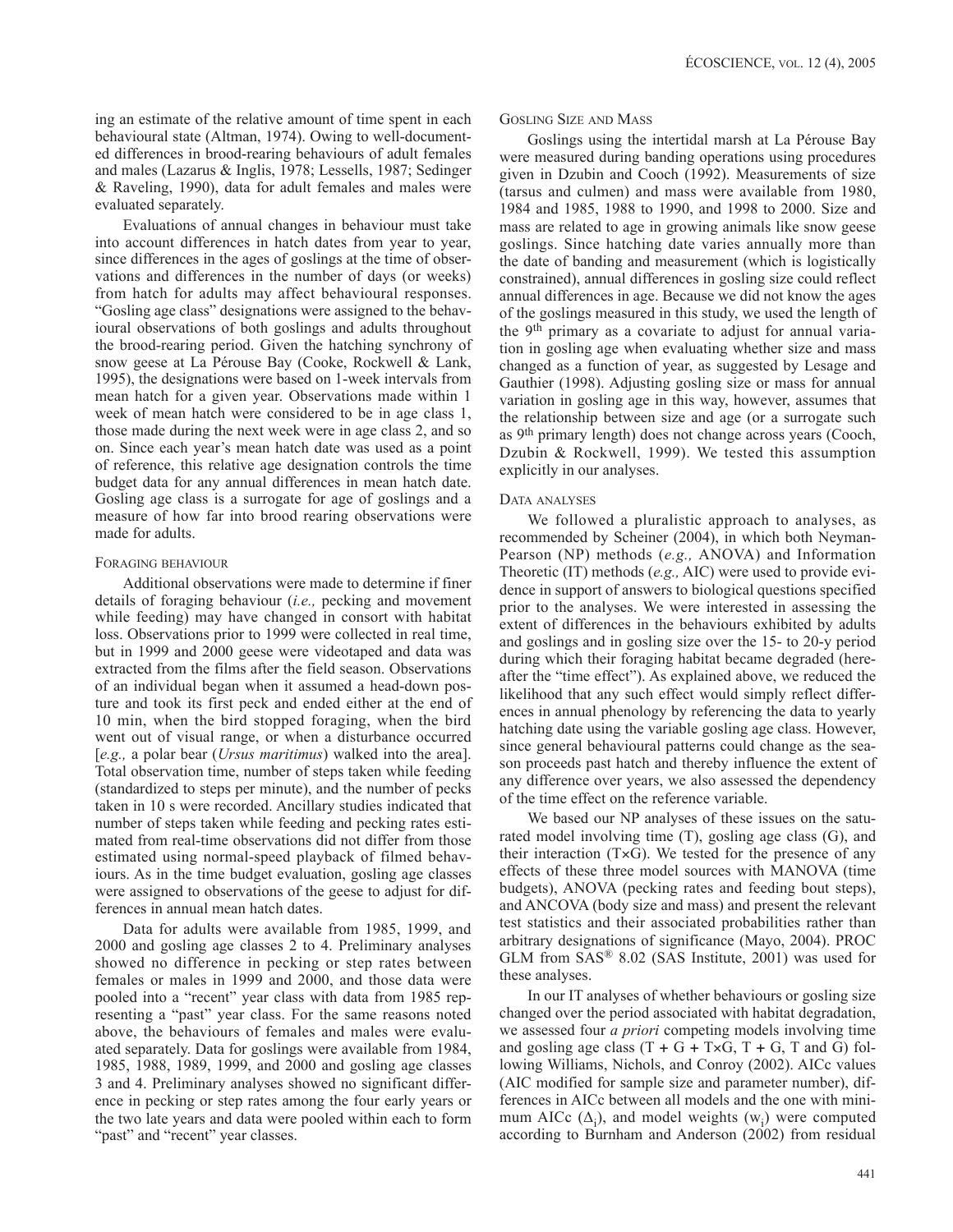sums of squares or log-likelihoods generated with PROC GLM and PROC MIXED using SAS® 8.02 (SAS Institute, 2001). Time-specific means and standard errors were generated for each of the four models using the LSMEANS option in PROC GLM. Time effects with respect to each model were found as mean<sub>recent</sub> - mean<sub>past</sub>, and associated standard errors were computed as the standard errors of the difference (Sokal & Rohlf, 1995). We used the multi-model inference (IT) approach (*i.e.,* model averaging; Anderson, Burnham & Thompson, 2000; Burnham & Anderson, 2002) to combine estimates of time effects across the competing models using model weights, with a measure of model uncertainty incorporated into the standard errors.

Time budget proportions (p) were angularly transformed  $(\arcsin[p^{1/2}])$  prior to analyses to stabilize variances and eliminate estimation convergence problems associated with the proportions summing to 1 (Sokal & Rohlf, 1995; Fowler & Ely, 1997; R. F. Rockwell, unpubl. data).

#### **Results**

## TIME BUDGETS

We found that time budgets of adults and of goslings differed over the time period associated with habitat degradation (MANOVA for T [time period] source for adult females, males, and goslings, respectively: Wilks' lambda = 0.29, 0.52, 0.82; associated *F* = 95.03, 35.73, 19.47; df (numerator, denominator) = 4, 152; 4, 152; 3, 266;  $P \le 0.01$ , 0.01, 0.01). We detected weaker support for the dependency of this time effect on gosling age class as seen in the substantially smaller *F*-statistics (MANOVA for T×G source: Wilks' lambda = 0.79, 0.90, 0.88; associated *F* = 4.80, 2.02, 5.76; df = 8, 304; 8, 304; 6, 532; *P* ≤ 0.01, 0.04, 0.01). The pattern of model fit from the IT approach (Table I) is consistent with the inferences from MANOVA except that evidence for dependency of the time effect on gosling age class for males is even more equivocal.

We estimated the overall extent of behavioural differences between the two time periods (recent and past) from the four models as explained above. Although there was some evidence that these time effects might depend on gosling age class, the specific estimates for each age class fell within the standard errors for these overall multimodel means (Figure 1a). It is clear that for both female and male adults there has been a substantial increase in motor behaviour over the period associated with habitat degradation. There has also been a decrease in vigilance for both sexes and a decrease in comfort behaviour for females. Interestingly, there has been no change in feeding behaviour for either sex. In sharp contrast to the adult situation, there has been a substantial decrease in the proportion of time spent feeding by goslings (Figure 1b). Coincident with that decrease, there has been an increase in the time spent in the other behavioural activities.

## Foraging behaviour

The pecking rates of adult and gosling lesser snow geese differed between the two time periods (ANOVA for T source: *F* = 65.12, 4.21, 32.82; df = 1, 223; 1, 62; 1, 91;  $P \le 0.01$ , 0.04, 0.01; females, males, and goslings, respectively), although the support for a difference in males is not strong. There is weak evidence for dependency of the time effect on gosling age class for adult females and no

Table I. A comparison of time budget models involving time period (T), gosling age class (G), and their interaction (T×G) for adult and gosling lesser snow geese from La Pérouse Bay.

| Model                | $AICc_i$    | $\Delta_i$ | $W_i$ |
|----------------------|-------------|------------|-------|
| <b>ADULT FEMALES</b> |             |            |       |
| $T G T \times G$     | $-1,306.20$ | 0.00       | 0.99  |
| T G                  | $-1,285.50$ | 20.70      | 0.00  |
| T                    | $-1,292.60$ | 13.60      | 0.01  |
| G                    | $-1,104.50$ | 201.70     | 0.00  |
| <b>ADULT MALES</b>   |             |            |       |
| $T G T \times G$     | $-1,242.80$ | 0.90       | 0.37  |
| T G                  | $-1,243.70$ | 0.00       | 0.58  |
| T                    | $-1,239.10$ | 4.60       | 0.06  |
| G                    | $-1,143.70$ | 100.00     | 0.00  |
| GOSLINGS             |             |            |       |
| $T G T \times G$     | $-1,619.20$ | 0.00       | 0.99  |
| T G                  | $-1,597.40$ | 21.80      | 0.00  |
| T                    | $-1,605.50$ | 13.70      | 0.01  |
| G                    | $-1,543.60$ | 75.60      | 0.00  |

Computations of AIC $c_i$ ,  $\Delta_i$ , and w<sub>i</sub> follow Burnham and Anderson (2002).



Figure 1. The changes (recent–past) in time budgets (effects) on adult female and male (a) and gosling (b) lesser snow geese coincident with habitat degradation at La Pérouse Bay. The dotted line is a 0 reference corresponding to no change over the period. Diamonds are females, squares are males, and triangles are goslings. Bars are  $\pm$  SE. Sample sizes (past, recent) are for adult females  $(144,17)$ , adult males  $(143,18)$ , goslings  $(217,57)$ . Proportions (p) were angularly transformed to arcsine  $(p^{1/2})$ .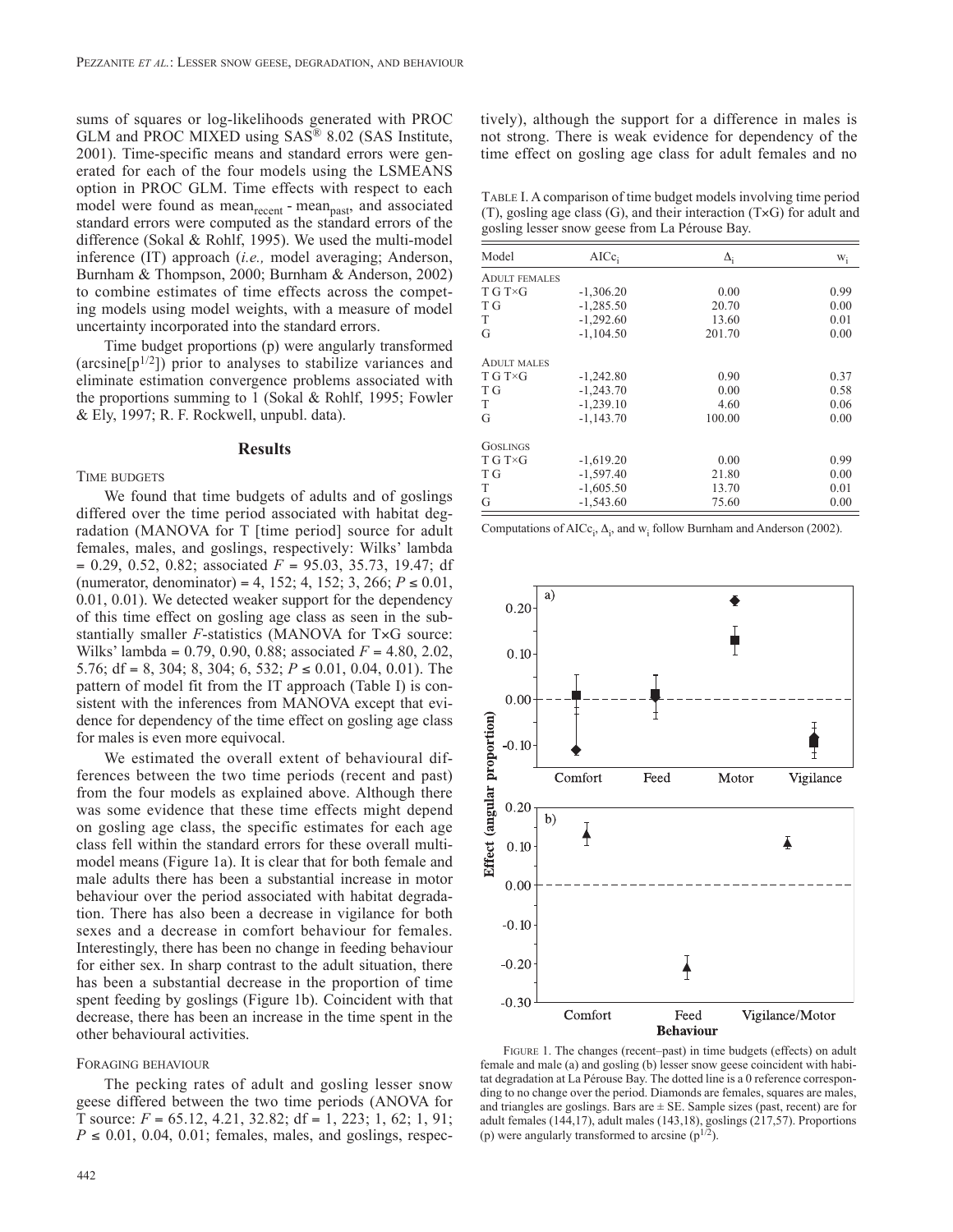evidence of such a dependency in adult males (ANOVA for T×G source: *F* = 3.90, 0.85; df = 2, 223; 2, 62; *P* ≤ 0.02, 0.44). The evidence for gosling age class dependency of the time effect in goslings is stronger ( $F = 27.02$ ; df = 1, 91;  $P \le$ 0.01). The pattern of model fit from the IT analyses (Table II) supports the presence of a time effect in adults and goslings but only strongly supports dependency of that year effect on gosling age class for goslings.

We estimated the mean size of the time effect for pecking rate of adults and goslings over the four models (Figure 2a). Gosling age class specific estimates of pecking rate fell within the standard errors of these overall multimodel means. Pecking rates of both adults and goslings have increased substantially over the period coincident with degradation of the salt marsh.

The step rate during feeding of both adult females and males differed between the two time periods, but that of goslings did not (ANOVA T source: *F* = 77.27, 15.72, 1.19; df = 1, 232; 1, 63; 1, 280;  $P \le 0.01$ , 0.01, 0.28). There is some support for dependency of the time effect on gosling age class for adult females, but not for males or goslings (*F* = 11.17, 0.83, 0.90; df = 2, 232; 2, 63; 1, 280; *P* ≤ 0.01, 0.39, 0.47). Results from the IT analyses (Table II) are consistent with the inferences from ANOVA. We estimated the mean size of the time effect in step rate over the four mod-



Figure 2. The changes (recent–past) in pecking (a) and step (b) rates (effects) (pecks $\cdot$ 10 s<sup>-1</sup>, steps·min<sup>-1</sup>) on adult female and male and gosling lesser snow geese at La Pérouse Bay. The dotted line is the 0 reference corresponding to no change over the period. Bars are  $\pm$  SE. Sample sizes (past, recent) are as follows: peck rates: adult females (185,44), adult males (25,44), goslings (34,61); step rates: adult females (194,44), adult males (25,44), goslings (221,63).

els for adults and goslings (Figure 2b). Gosling age class specific estimates of step rate fell within the standard errors for these overall means. The step rates of adults have substantially increased during the period associated with habitat degradation. Considering the size of the standard error along with the ANOVA and IT results, the step rate of goslings has not likely changed to any appreciable extent.

# Gosling Size and Mass

As explained above, when using 9<sup>th</sup> primary length to control for age differences in regressions of size and mass on year, one must assume that the relation of size or mass and 9th primary length does not itself change over time. To test this, we included a year  $\times$  9<sup>th</sup> primary (Y $\times$ P) term in our ANCOVA and considered two models  $(Y + P + Y \times P)$  and  $Y + P$ ) in our IT evaluation. Note that we are using year as a continuous variable in these analyses rather than the dichotomous (recent *versus* past) classification variable of the behavioural analyses.

For both tarsus and culmen, respectively, the assumption is well supported in females (ANCOVA Y×P source: *F* = 0.02, 0.34; df = 1, 766; 1, 766; *P* ≤ 0.88, 0.56) and males (ANCOVA Y×P source:  $F = 0.15$ , 2.46; df = 1, 643; 1, 645;  $P \le 0.69$ , 0.21). Results from the IT approach were consistent. We used model weights to form composite estimates of the regression slopes of size on year and standard errors, including model uncertainty (Burnham & Anderson,

Table II. A comparison of pecking and step-rate models involving time period  $(T)$ , gosling age class  $(G)$ , and their interaction  $(T \times G)$ for adult and gosling lesser snow geese from La Pérouse Bay.

| Model                | $AICc_i$ | $\Delta_i$ | $W_i$ |
|----------------------|----------|------------|-------|
| PECKING RATE         |          |            |       |
| <b>ADULT FEMALES</b> |          |            |       |
| T G T×G              | 284.82   | 0.00       | 0.55  |
| T G                  | 286.15   | 1.33       | 0.28  |
| T                    | 287.27   | 2.45       | 0.16  |
| G                    | 309.22   | 24.41      | 0.00  |
| <b>ADULT MALES</b>   |          |            |       |
| T G T×G              | 115.10   | 3.72       | 0.09  |
| T G                  | 113.57   | 2.19       | 0.19  |
| T                    | 111.38   | 0.00       | 0.58  |
| G                    | 114.22   | 2.84       | 0.14  |
| <b>GOSLINGS</b>      |          |            |       |
| T G T×G              | 141.41   | 0.00       | 0.97  |
| T G                  | 149.91   | 8.50       | 0.01  |
| T                    | 149.42   | 8.00       | 0.02  |
| G                    | 155.61   | 14.20      | 0.00  |
| <b>STEP RATE</b>     |          |            |       |
| <b>ADULT FEMALES</b> |          |            |       |
| T G T×G              | 346.84   | 0.00       | 0.92  |
| T G                  | 354.26   | 7.42       | 0.02  |
| T                    | 352.31   | 5.47       | 0.06  |
| G                    | 387.94   | 41.10      | 0.00  |
| <b>ADULT MALES</b>   |          |            |       |
| T G T×G              | 109.96   | 2.34       | 0.16  |
| T G                  | 108.54   | 0.91       | 0.33  |
| T                    | 107.63   | 0.00       | 0.51  |
| G                    | 118.74   | 11.11      | 0.00  |
| <b>GOSLINGS</b>      |          |            |       |
| T G T×G              | 984.68   | 3.10       | 0.08  |
| T G                  | 982.83   | 1.26       | 0.21  |
| T                    | 981.88   | 0.31       | 0.33  |
| G                    | 981.58   | 0.00       | 0.38  |

Computations of AIC $c_i$ ,  $\Delta_i$ , and  $w_i$  follow Burnham and Anderson (2002).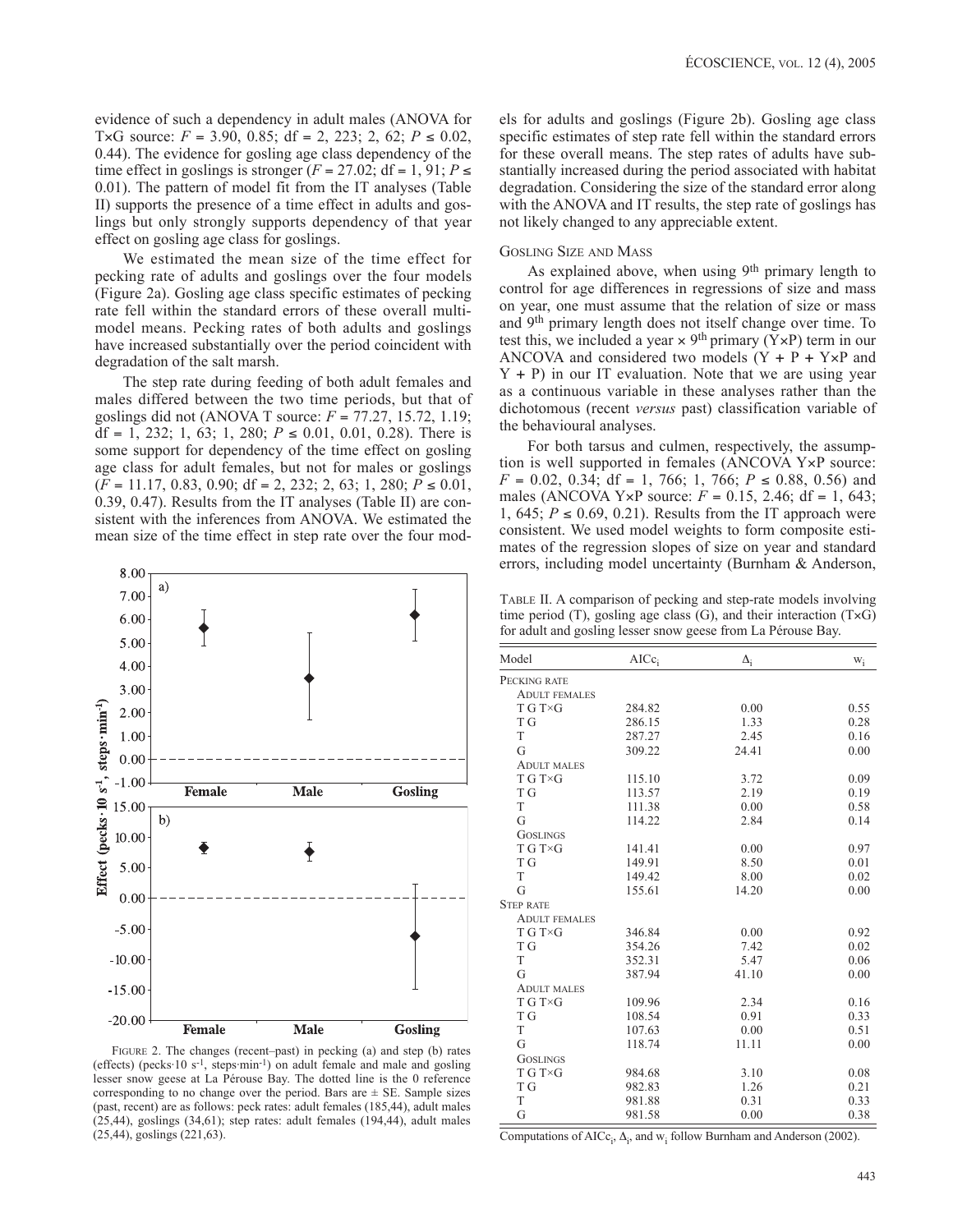2002). The year (slope) estimates for female and male tarsus are  $-0.24 \pm 0.04$  and  $-0.27 \pm 0.07$  and for culmen are  $-0.11 \pm 0.04$ 0.03 and -0.13  $\pm$  0.06 (all mm·y<sup>-1</sup>). These correspond to a 1-2% annual geometric decline in these two measures of size over the period associated with habitat degradation.

The situation for mass is more complex as there is evidence for a Y×P interaction term in both females and males (*F* = 20.33, 25.04; df = 1, 765; 1, 644; *P* ≤ 0.01, 0.01; and relative strength of IT weights of models with and without the Y×P term  $[w_{Y \, P \, Y^*P}/w_{Y \, P}]$  of 29.8 and 77.7). This implies that the relation of size and  $9<sup>th</sup>$  primary (our surrogate for age) changes from year to year, violating a basic assumption of the method (Cooch, Dzubin & Rockwell, 1999). It is perhaps not surprising that adjustments involving mass would be more labile than those of structural size since mass is more susceptible to annual variation in food conditions (Cooch *et al.,* 1991b; Cooch, 2002; R. F. Rockwell, unpubl. data). Although there is evidence for a substantial decline in mass for both females and males over the period examined (*F* = 16.44, 14.82; df = 1, 765; 1, 644; *P* ≤ 0.01, 0.01; multi-model estimated slope  $\pm$  SE = -10.80  $\pm$  2.66, -10.48  $\pm$  $2.72$  g·y<sup>-1</sup> for females and males, respectively), we can not be certain that age effects have been completely controlled for by removing annual variation in 9<sup>th</sup> primary. Thus, the decline in mass could partially reflect a decline in gosling age over the period of study.

We addressed this problem in two ways. First, we examined the year-specific regression slopes of mass on 9th primary, and while they range from 0.68 to 11.50, all are positive and there is no consistent pattern across the years  $(R^2 = 0.006)$ . Second, we regressed our best estimate of age at measurement ("annual mean banding date" – "annual mean hatch date") on year and found no evidence of a relationship (slope  $\pm$  SE = -0.12  $\pm$  0.25;  $F = 0.22$ ; df = 1, 8;  $P \le 0.65$ ). We suggest that like the tarsus and culmen size measures, mass has declined over the period associated with habitat degradation and is unrelated to any systematic change in gosling age. The decrease corresponds to a 1-2% annual geometric decline.

# **Discussion**

The proportion of time that adult snow geese spend in motor activities has increased substantially from 1980, when the salt marsh was a well-developed sward of grass and sedge, to 1999, when it had been reduced to little more than a saline mudflat (Jefferies & Rockwell, 2002). For both sexes, this time budget shift was made at the expense of vigilance, with females also displaying a reduction in comfort behaviours. Neither sex showed a reduction in the proportion of time spent foraging, likely reflecting the fact that this time allocation is already near the lower limit needed to replenish stores for fall migration (Williams, Loonen & Cooke, 1994). The increase in motor behaviours by both sexes is also seen in the increased number of steps taken while feeding by both adult females and males.

The increase in relative time spent in motor activities by both females and males can easily be related to the habitat changes that have occurred in the salt marsh at La Pérouse Bay. Over the time span of this study, the nearly continuous and dense sward of grass and sedge (> 90%

vegetation cover and 30-50 g·m-2 aboveground biomass) has been fragmented and degraded to a vegetation mosaic (< 10% total vegetation cover) consisting of small, lowdensity patches of graminoids (with 5-15 g·m-2 above-ground biomass), interspersed within larger expanses of exposed sediment (Jefferies & Rockwell, 2002; Jefferies, Rockwell & Abraham, 2003). This coarse-grained distribution of potential foraging patches means that more time has to be spent searching for, and moving among, patches. The reduced density of forage plants within patches likely requires more movement for efficient feeding within patches, leading to the increase in steps taken during foraging bouts.

Coincident with declines in available resources, the pecking rates of adult snow geese have increased. This may reflect some form of compensation to offset, for example, smaller bite sizes related to the reduced size and/or abundance of available forage (Drent & Swierstra, 1977; McCorquodale, 1993; Kohlmann & Risenhoover, 1994). Lazarus and Inglis (1978) demonstrated that male Pinkfooted geese (*Anser brachyrhynchus*) compensate for reductions in time spent feeding because of increased vigilance by increasing their pecking rate. Faster pecking rates may result in an increase in food taken per unit time (Owen, Wells, & Black, 1992; Boysen, Lima & Bakken, 2001), but the benefit would depend on bite size and food quality (Madsen, 1985), as well as handling time.

For goslings, the proportion of time spent feeding decreased over the period of habitat degradation. This shift in relative time budget was reflected in proportional increases in the comfort and vigilance/motor behavioural classes, the latter primarily reflecting motor activities. As with adults, this shift likely reflects, at least in part, a necessary response to the increased patchiness and reduced availability of forage plants. It is possible, however, that the time-budget shift may be related to the smaller size and poorer condition of goslings in more recent years. Such goslings may simply not be able to feed as much and may require more time resting (Sorensen & Taylor, 1995), leading, of course, to further reductions in growth. This positive feedback relationship may also explain the lack of increase in gosling step rate.

Consistent with some form of potential compensation, the pecking rate of goslings was higher in 1999 than in 1980. This is similar to the pattern seen in Barnacle Geese (*Branta leucopsis*), where pecking rate was observed to increase as available biomass decreased (Owen, Wells & Black, 1992). Despite this potential compensation, however, the body size and mass of goslings whose families use the central salt marsh at La Pérouse Bay has continued to decline. This indicates that despite some changes in behaviour, goslings are not able to obtain adequate food resources from this deteriorating habitat.

Since the body size of pre-fledging goslings is a good indicator of juvenile survival (Francis *et al.,* 1992; Cooch, 2002), it is reasonable to conclude further that the reproductive success of adults rearing their broods on this salt marsh has also declined over the period of habitat degradation (see also Cooch, Rockwell & Brault, 2001). Thus, the continued use of the marsh by several hundred families of lesser snow geese seems to be maladaptive. This is even more curious since approximately 40% of them have been observed there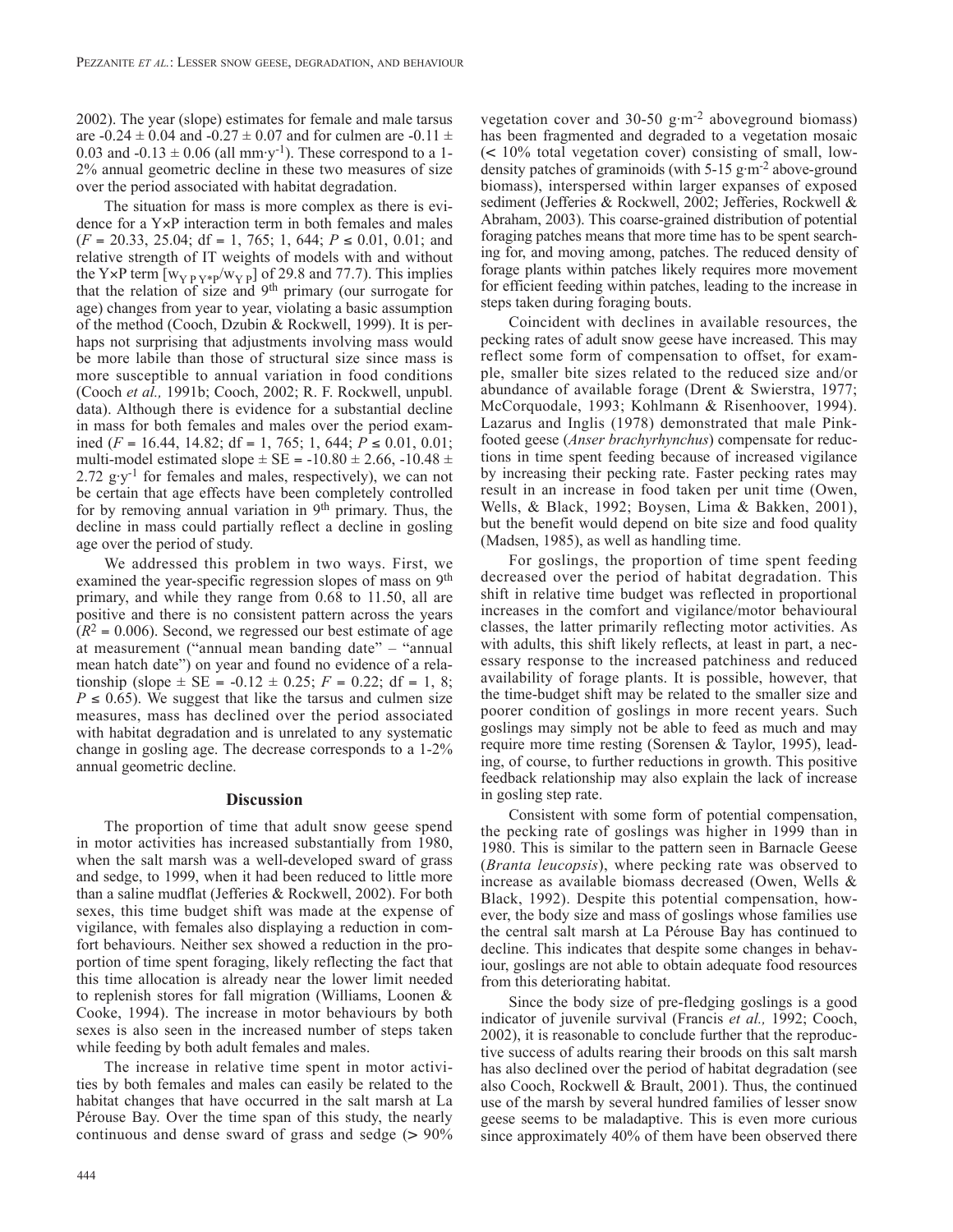in two or more years (Pezzanite, 2003; R. F. Rockwell, unpubl. data). One might expect that after failed reproduction in one year, these adults would join the other thousands of pairs that nest in the La Pérouse Bay area but move to less degraded areas for brood-rearing where reproductive success is higher (Cooch *et al.,* 1993; Cooch, Rockwell & Brault, 2001). Persistent use of the degraded salt marsh at La Pérouse Bay may simply reflect traditional, learned use of the brood-rearing area, perhaps by a remnant cohort of aging females that are philopatric to the area (Cooke & Abraham, 1980; Healey, Cooke & Colgan, 1980; Rockwell *et al.,* 1993). Consistent with this, many of the females observed foraging on the degraded marsh are at least 10 y old, while those recaptured at more distant, less degraded sites are younger (Rockwell *et al.*, 1993; R. F. Rockwell, unpubl. data).

It could be argued that the maladaptive tendency of some individuals to use an increasingly degraded area for brood rearing each year might serve as phenotypic selection against philopatry. However, even if there were heritable variation for the trait, the effect of such selection would be minimal since the older females make an ever-decreasing contribution to the population's gene pool (Rockwell *et al.,* 1993). At the same time, however, the ecological consequences of even a maladaptive expression of philopatry are quite serious for the habitat. Persistent foraging by even a small number of families further retards any recovery of the plants and delays the potential re-establishment of the healthy ecosystem with graminoid swards that once existed at La Pérouse Bay.

#### **Acknowledgements**

We thank the many field assistants who have succeeded in not going mad inhabiting a small observation tower for indefinite periods of time. We also thank members of the Hudson Bay Project, including B. Jefferies and K. Abraham, for their insightful input to this paper, A. Dzubin for dedicating his time to measuring thousands of geese over the years, and P. Matulonis for making the tower habitable after 20 y of arctic wear and tear. Comments from J.-F. Giroux and G. Gauthier greatly improved the manuscript. L. Gormezano and D. Koons provided statistical advice. This research has been supported through funds provided by the Institute for Wetland and Waterfowl Research/Ducks Unlimited, the Central and Mississippi Flyway Councils, the Hudson Bay Project, the American Museum of Natural History, and the City University of New York. We appreciate the cooperation of Wapusk National Park and their Warden Services, Hudson Bay Helicopters, Great Slave Helicopters, and Great White Bear Tours in supporting our efforts.

## **Literature cited**

- Abraham, K. F. & R. L. Jefferies, 1997. High goose populations: Causes, impacts and implications. Pages 7-72 *in* B. Batt (ed.). Arctic Ecosystems in Peril: Report of the Arctic Goose Habitat Working Group. Arctic Goose Joint Venture, Canadian Wildlife Service, Ottawa, Ontario, and US Fish and Wildlife Service, Washington, DC.
- Altmann, J., 1974. Observational study of behavior: Sampling methods. Behaviour, 49: 227-267.
- American Ornithologists' Union, 1998. Check-list of North American Birds, 7<sup>th</sup> Edition. American Ornithologists' Union, Washington, DC.
- Anderson, D. A., K. P. Burnham & W. L. Thompson, 2000. Null hypothesis testing: Problems, prevalence and an alternative. Journal of Wildlife Management, 64: 912-923.
- Boysen, A. F., S. L. Lima & G. S. Bakken, 2001. Does the thermal environment influence vigilance behavior in dark-eyed juncos (*Junco hyemalis*)? An approach using standard operative temperature. Journal of Thermal Biology, 26: 605-612.
- Brickle, N. W., D. G. C. Harper, N. J. Aebischer & S. H. Cockayne, 2000. Effects of agricultural intensification on the breeding success of corn buntings *Miliaria calandra*. Journal of Applied Ecology, 37: 742-755.
- Bruun, M. & H. G. Smith, 2003. Landscape composition affects habitat use and foraging flight distances in breeding European starlings. Biological Conservation, 114: 179-187.
- Burnham, K. P. & D. R. Anderson, 2002. Model Selection and Multimodel Inference: A Practical Information-Theoretic Approach, 2nd Edition. Springer-Verlag, New York, New York.
- Cooch, E. G., 2002. Fledging size and survival in snow geese: Timing is everything (or is it?). Journal of Applied Statistics, 29: 143-162.
- Cooch, E. G., A. Dzubin & R. F. Rockwell, 1999. Using body size to estimate gosling age. Journal of Field Ornithology, 70: 214-229.
- Cooch, E. G., R. F. Rockwell & S. Brault, 2001. Retrospective analysis of demographic responses to environmental change: A lesser snow goose example. Ecological Monographs, 71: 377-400.
- Cooch, E. G., D. B. Lank, R. F. Rockwell & F. Cooke, 1991a. Long-term decline in body size in a snow goose population: Evidence of environmental degradation? Journal of Animal Ecology, 60: 483-496.
- Cooch, E. G., D. B. Lank, R. F. Rockwell & F. Cooke, 1991b. Body size variation in lesser snow geese: Environmental plasticity in gosling growth rates. Ecology, 72: 503-512.
- Cooch, E. G., R. L. Jefferies, R. F. Rockwell & F. Cooke, 1993. Environmental change and the cost of philopatry: An example in the lesser snow geese. Oecologia, 93: 128-138.
- Cooke, F. & K. F. Abraham, 1980. Habitat and location selection in lesser snow geese: The role of previous experience. Proceedings of the International Ornithological Congress, 17: 998-1004.
- Cooke, F., R. F. Rockwell & D. B. Lank, 1995. The Snow Geese of La Perouse Bay: Natural Selection in the Wild. Oxford University Press, Oxford.
- Coughenour, M. B. & F. J. Singer, 1996. Elk population processes in Yellowstone National Park under the policy of natural regulation. Ecological Applications, 6: 573-593.
- Drent, R. & P. Swierstra, 1977. Goose flocks and food finding: Field experiments with Barnacle Geese in winter. Wildfowl, 28: 15-20.
- Dzubin, A. & E. Cooch, 1992. Measurements of Geese. General Field Methods. California Waterfowl Association, Sacramento, California.
- Eybert, M. C., P. Constant & J. C. Lefeuvre, 1995. Effects of changes in agricultural landscape on a breeding population of Linnets *Acanthis cannabina* L. living in adjacent heathland. Biological Conservation, 74: 195-202.
- Fowler, A. C. & C. R. Ely, 1997. Behavior of cackling Canada geese during brood rearing. Condor, 99: 406-416.
- Francis, C. M., M. H. Richards, F. Cooke & R. F. Rockwell, 1992. Long term survival rates of lesser snow geese. Ecology, 73: 1346-1362.
- Galetti, M. & A. Aleixo, 1998. Effects of palm heart harvesting on avian frugivores in the Atlantic rain forest of Brazil. Journal of Applied Ecology, 35: 286-293.